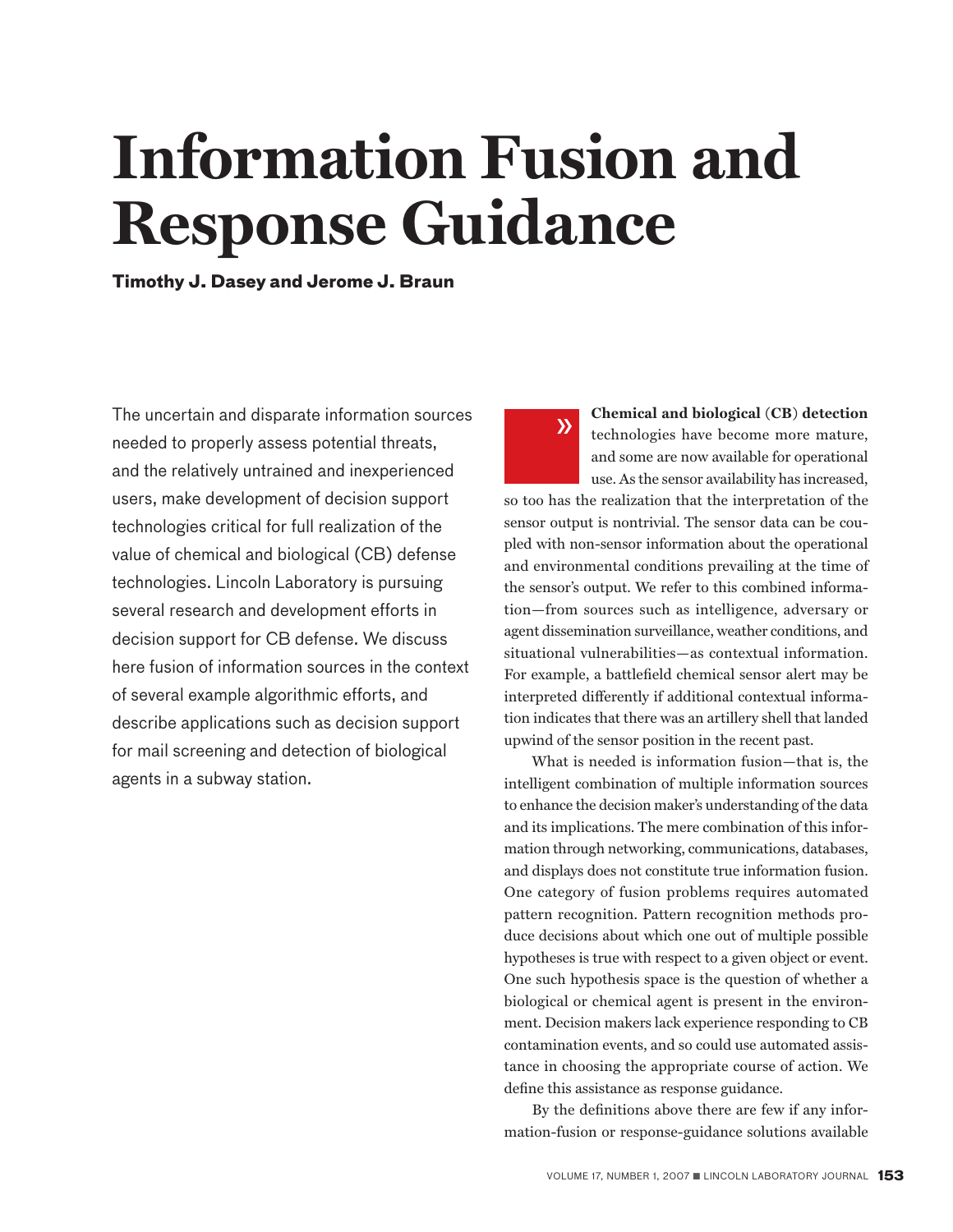in either military or civilian settings for CB defense. The Joint Warning and Reporting Network (JWARN) is a joint Department of Defense acquisition program that is networking radiological, biological, and chemical sensors and the output from hazard estimation models with joint and service command and control systems [1]. The Biological Warning and Incident Characterization (BWIC) system is a Department of Homeland Security system that establishes a common view of data related to a potential biological incident [2]. These data can consist of relevant maps, sensor data from multiple sources, weather data, atmospheric dispersion models, population information, disease progression, facility maps, and public health surveillance data. Both JWARN and BWIC are the necessary first steps in improving post-attack decision processes by assembling data relevant to a decision. More work is needed, however, in the areas of automated information fusion or response guidance.

CB defense decision makers fall into four broad categories: public health and medical authorities, operations managers and planners, law enforcement, and

political leadership. All of these people must be armed with information on the degree of health concern and the scale of the event. Public health and medical authorities must decide on the appropriate medical response. Operations managers such as urban facility operators or military command positions must decide

on how to change operations (e.g., close a facility or have troops don protective gear) in response to the event. Law enforcement and political leadership have critical roles in attribution of the attack to individuals or groups and in public relations.

CB attacks have been rare, and none in recent history have been large scale. Thus none of the people with the responsibility for deciding how to respond to a large CB attack have actually experienced one. Public health responders have had practice in responding to naturally occurring health events, but this experience may actually adversely influence decisions following a large-scale CB event. The reasons for this are twofold. Naturally occurring health events relevant to CB attack decision making (e.g., infectious disease outbreaks, poisonings) are generally small scale; resource limits are not tested, and largescale health care responses are not warranted. Further, exposure or illness may occur over extended time scales, and the exposure generally is of low lethality. Rapid response is therefore not required, and excessive caution is rarely penalized. In contrast, too slow a response to a large-scale biological or chemical terrorism event could be catastrophic.

Current training of CB decision makers is inadequate to test rapid and dynamic decision-making skills. Emergency preparedness exercises for homeland defense are based on scenarios decided upon well in advance. Since responders have had significant time prior to the event to think of what the responses will be, these exercises tend to test organizational roles and responsibilities, communication, and mechanisms for implementing a response, rather than the decision process for deciding on the response. The military has conducted few battlefield exercises that practice operations in a chemical or biological environment.

Well-constructed tabletop exercises are more useful than scripted exercises for testing the response decision-making process. Rarely, however, are the tabletop

### Current training of chemical and biological defense decision makers is inadequate to test rapid and dynamic decision-making skills.

participants given objective feedback on whether they chose the best of the available alternative courses of action. Moreover, the process of deciding whether an attack has occurred is rarely practiced. Tabletop exercises generally do not provide realistic and complete data simulating what would be available in the aftermath of a real attack, and so decision making in these practice sessions can be highly speculative.

Information fusion aims to provide the decision maker with the best possible information on the likelihood, type, extent, and spread of chemical or biological contamination. It needs to provide these answers using information sources that can have high uncertainty, that have disparate origins and information types, that may conflict with one another, and that were collected at different locations or times. The information sources can be from biological and chemical sensors of different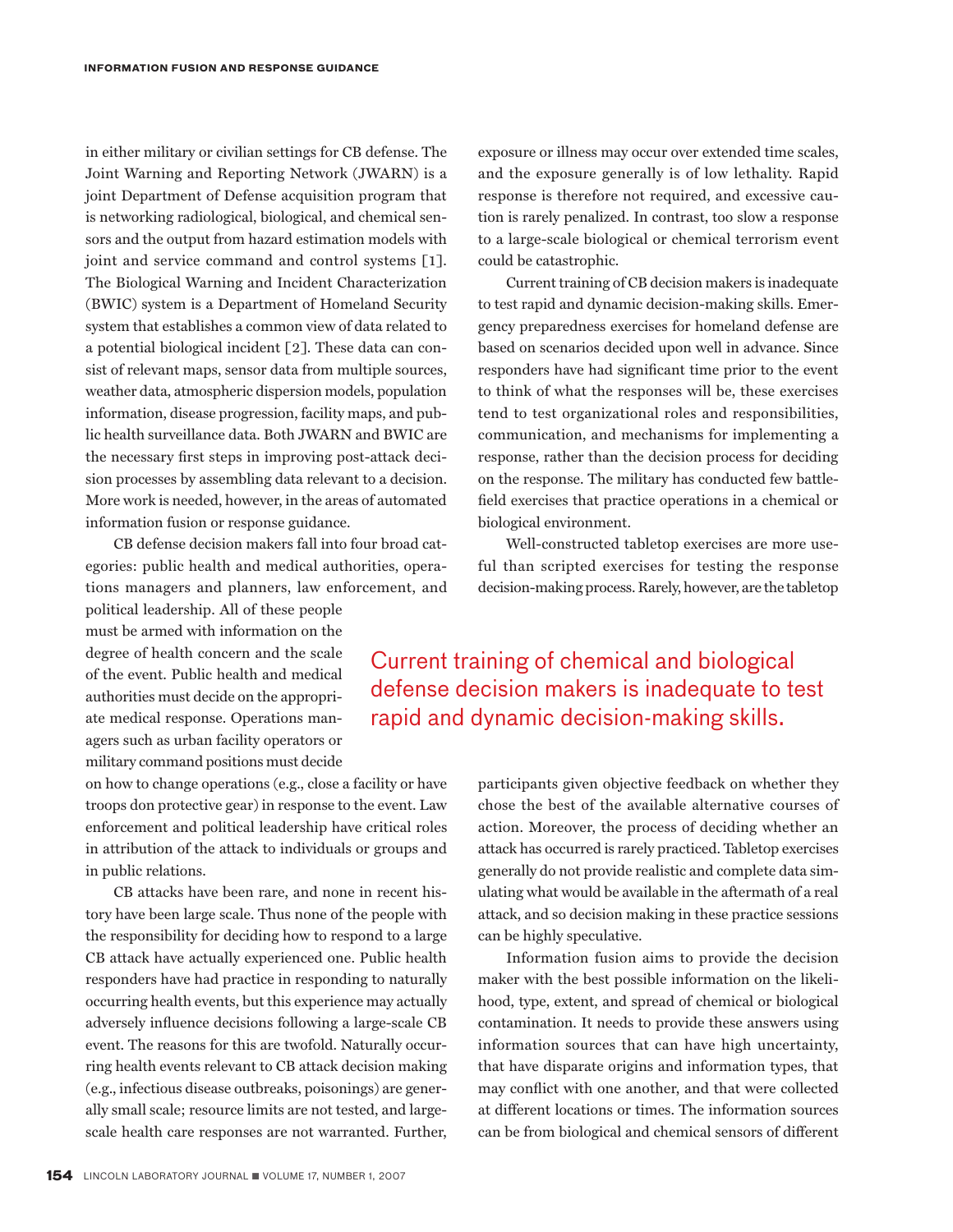## **Assessing a Sensor's Predictive Value**

How much should we trust a chemical or biological detector's alarm?

#### When the probability of occur-

rence of an event is low, as we hope is the case for future biological and chemical attacks, the confidence that a sensor alert corresponds to a real attack is also low. This is true even for highly discriminating sensors. For example, imagine a sensor network with the following characteristics:

| Probability of detection   | 0.9             |
|----------------------------|-----------------|
| Probability of false alarm | $10^{-4}$       |
| No. independent sensors    | 10O             |
| Sample analysis period     | 3 <sub>hr</sub> |

If one assumes that an attack will occur every 100 years, then that translates into the presence of an attack once per  $2.92 \times 10^7$ samples (8 samples per day x 365 days per year  $\times$  100 years  $\times$  100 sensors).

For each individual alert, decision makers care about how likely it is that the alert corresponds to a real attack. For example, the medical community is interested in the probability that a positive diagnostic test indicates a patient who has the corresponding condition; they refer to this as the positive predictive value of a test. Bayes's theorem expresses the probability that a sensor alarm means an attack has actually occurred as

$$
P(\text{attack}|\text{alarm}) = \frac{P_0 P_a}{P_d P_a + P_{fa} \left[1 - P_a\right]},
$$

where  $P_a$  is the probability of an attack occurring,  $P_d$  is the probability that an attack that does occur will be detected, and  $P_{f_a}$  is the probability of a false alarm. With the assumptions specified above, the probability that any one sensor alarm indicates a true attack is only  $3 \times 10^{-4}$ .

In other words, the confidence that any given alarm from this sensor network is true is very small. This does not mean that no action should be taken. The decision on whether to take action must consider the cost of the action and the frequency of alerts. Actions that impose a high cost (be it economic, health, social, or political) must be reserved for when we have a predictive value near 1.0. For example, large-scale antibiotic distribution in response to a suspected biological attack will certainly have a high economic cost and may pose a health risk to the population as a result of side effects and drug interactions. And if distribution is later shown to be unnecessary—that is, the result of a false alarm—then the loss of confidence in the government and the biological defense system could be dramatic.

Developing a single sensor that has a low enough false-positive rate to result in a high positive predictive value of an alert is a significant technical challenge. Assuming the probability of attack is small and the probability of detection is high, Bayes's theorem indicates that a high predictive value requires that the probability of a false alarm be much lower than the probability of an attack. In the situation specified above, the probability of false alarm would need to be  $3 \times 10^{-10}$  in order to have a 99% chance that the alarm represents a true attack.

One simplifying assumption implicit in the above discussion of Bayes's theorem is that the sensor network provides an alert that indicates whether an attack has occurred. In reality, however, today's sensors indicate only whether an agent is present in the environment. For example, biological sensors that detect the presence of DNA or proteins from various agents do not provide conclusive evidence as to whether the material is unnatural or endemic to the environment or whether it was alive and pathogenic when released. These pieces of information will inevitably arise from different sources. Even when using perfect sensors, therefore, information fusion is necessary.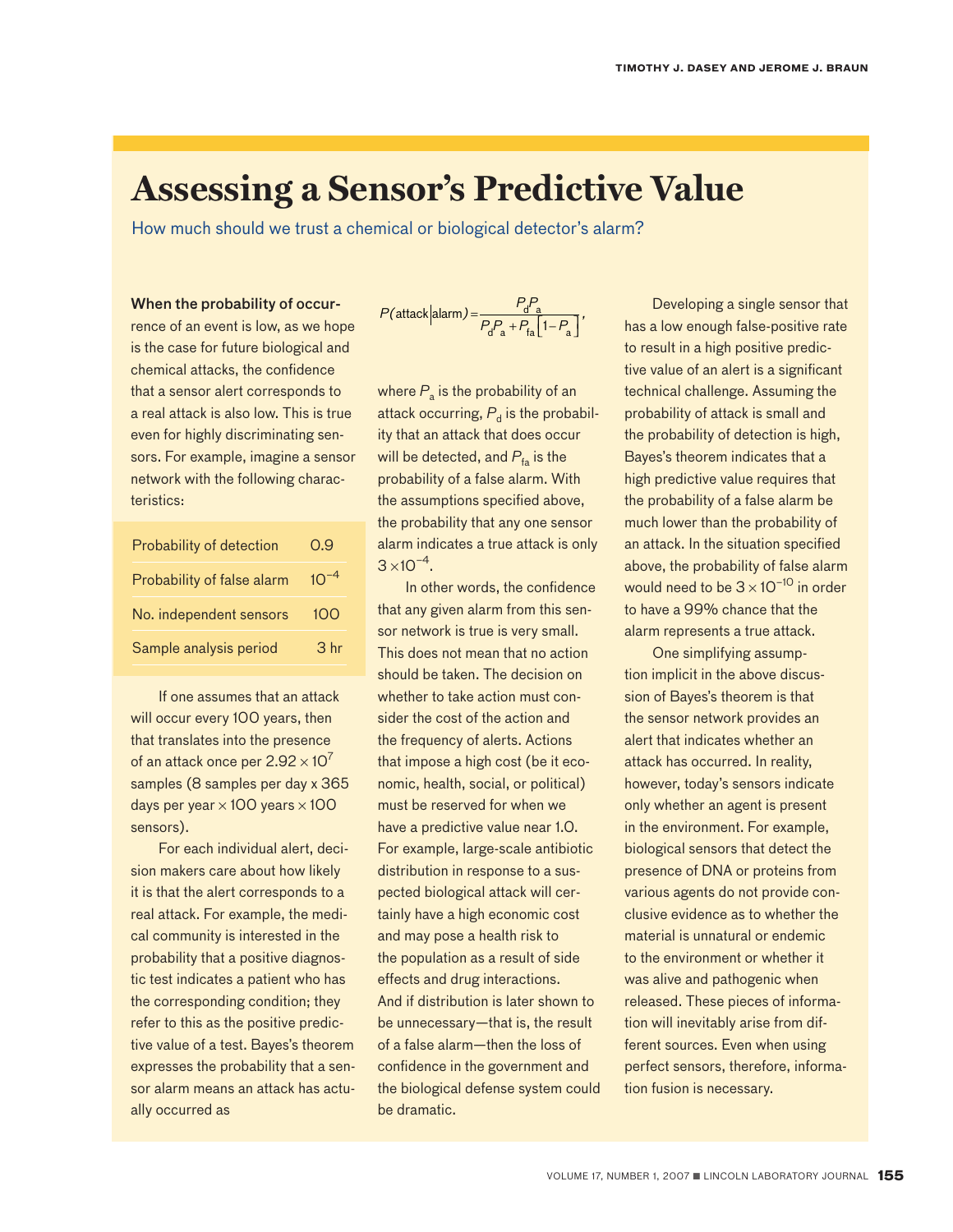mechanisms and specificities. In addition, other contextual information such as meteorological data, dispersion models, operations information, intelligence, additional surveillance data, and ancillary chemical or biological sensing information can be considered as sources.

Response guidance takes as input the situation assessment computed by the information fusion subsystem and helps decision makers decide what to do as a result of that information. There should be a strong interaction between the information fusion and response guidance modules; a good information fusion subsystem can help decision makers understand what additional information would improve the certainty or accuracy of the answers. A key requirement of response guidance for either preor post-attack decision making is the ability to estimate the impact of various actions on life, property, and operational missions.

In this article, we emphasize the use of information fusion and response guidance following a chemical or biological attack. But similar activity is also important before such an attack occurs. In the pre-attack period, information fusion is largely an intelligence function used to discover weapon development activity or plans, or enemy doctrine and tactics. The mission planning function in the pre-attack period is a good analog for the post-attack response guidance module.

#### **Ways to Do Fusion**

There are several types of information that decision makers may want at their disposal following a CB attack. In addition to information about whether an agent is present, they will want to understand the extent and time period of contamination, whether the release was intentional, and whether it poses a health hazard. Information fusion output that informs decision makers about aspects of the current situation will demand information from a number of different sources, collected and analyzed over markedly different time scales (e.g., minutes for chemical attacks to potentially days for biological attacks).

Some approaches might hold significantly less promise than others for CB defense. Basic probabilistic inference methods, for example, normally require a construction of probability distributions representing categories of interest, such as those of the background and agent release. These methods are well established and accessible to many engineering professionals. However, it is often

difficult to acquire a statistically significant amount of experimental data to construct reliable probability distributions. Simple signal processing methods work best when the sensors can be modeled reliably and when the sensing phenomenology, background clutter, and sensor response characteristics are well understood.

In biological and to some extent chemical sensing, such precision cannot be expected. Reasons include insufficient level of knowledge of the underlying biological phenomena, complexity of aerosol/fluid dynamics, or limited verifiability of theories that attempt to describe these phenomena. Approaches that rely strongly on models are brittle; constructing robust models in the CB domain, such as those of transport and dispersion, is difficult because of the lack of phenomenological knowledge and uncertainty in model input parameters.

Approaches that encode information derived from human experts are appealing because of the human comprehensibility of the rules they implement. However, such rule-based methods require an ample body of extractable human expertise, which is deficient for many tasks of biological-chemical defense. Certain forms of machine learning and automatic reasoning can cope with the uncertainty, sparseness, and incompleteness of data, and do not rely directly on the phenomenological models. The methods we developed for subway aerosol anomaly detection, microarray pattern recognition, and the FLASH (fusion, learning, adaptive super-hybrid) architecture belong in this category. The drawback to these techniques is that they are complex and thus their development requires skill and expertise.

#### **Fusion of Disparate and Colocated Sensors**

One way to improve the predictive value of a sensing system is to combine information from multiple colocated sensors. If the sensors operate on completely different measurement principles, then it is often the case that they respond differently when measuring actual chemical or biological agents from the way they do when measuring potentially interfering materials.

As an example of the use of disparate sensors, consider the measurement of chemical nerve agent A with a commercial ion mobility spectrometer (IMS). Such spectrometers detect chemical vapors by measuring the time it takes for an ionized vapor to drift through an electric field. But an innocuous chemical B produces the same drift time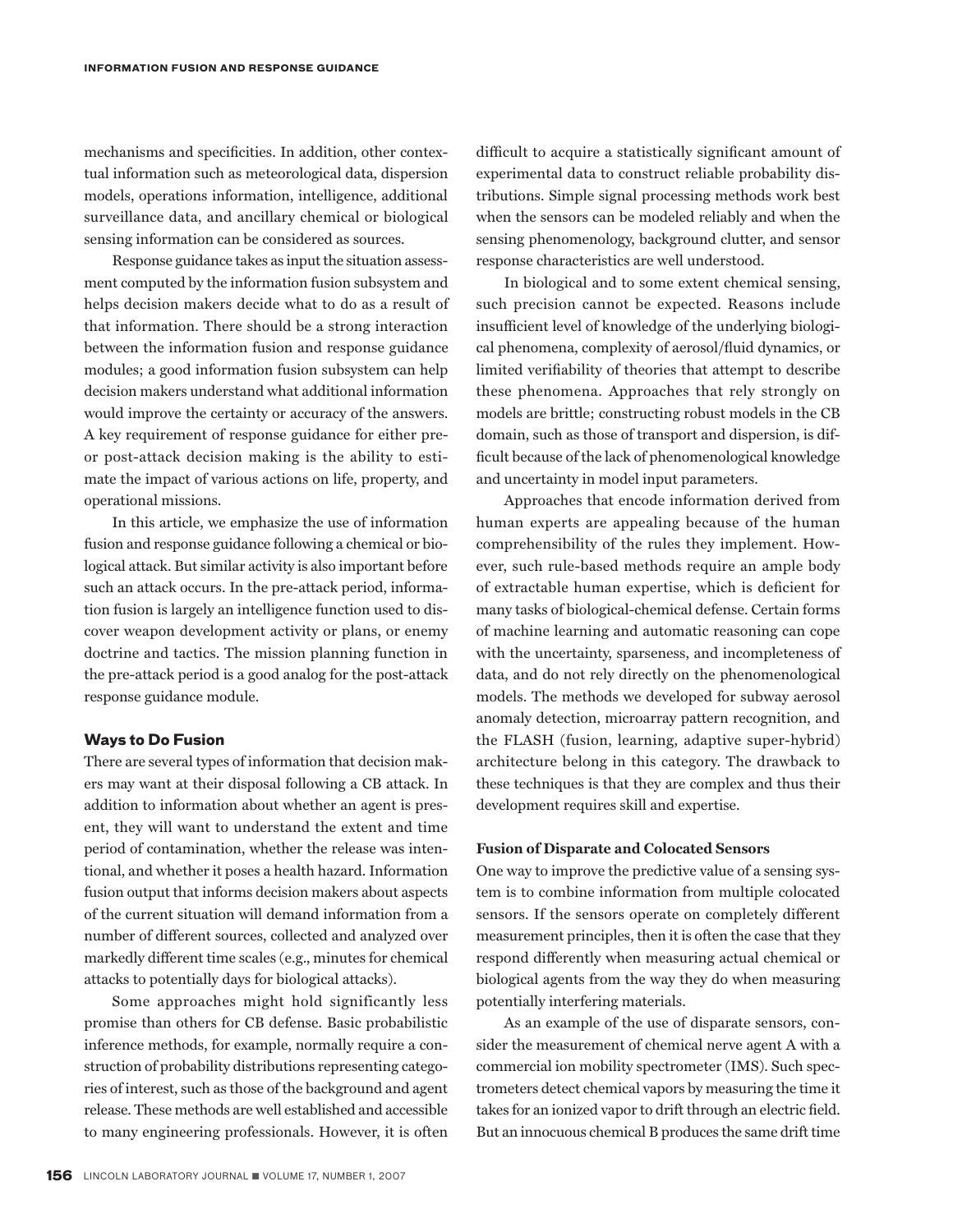

**FIGURE 1.** Fusing information from two sources improves accuracy. Shown here are plots of the calculated concentration of a nerve gas simulant versus the true concentration for two tests: one in which an ion mobility spectrometer (IMS) was used alone, and one in which data from the IMS data were fused with surface acoustic wave (SAW) data. The red line represents ideal performance.

as measured by an IMS as does agent A; it is therefore not possible to completely separate these two chemicals by using information only from this IMS. Chemicals can, however, be sensed by other mechanisms to improve the overall discrimination. For example, a commercial surface acoustic wave (SAW) chemical sensor produces output that is strongly correlated with the concentration of benign chemical B, but uncorrelated with harmful agent A. The SAW information on the concentration of B can be effectively subtracted from the IMS data to reveal the true amount of agent A (Figure 1).

#### **Fusion of Many Information Sources**

Multiple sensors do not necessarily need to use different detection principles or transduction mechanisms, or be housed in separate packages. In the case of biological detection, for example, multiple DNA fragments could be used to detect various DNA signatures. Such a DNA microarray, also called a gene chip, could analyze samples for hundreds or even thousands of different DNA fragments.

A DNA microarray project at Lincoln Laboratory has developed an approach that identifies pathogens by recognizing the gene expression patterns of cells that had been

exposed to pathogens [3]. Cells obtained from commercially available cell lines are exposed *in vitro* to various pathogens. Messenger RNA (mRNA) is extracted from the cells after pathogen exposure. The mRNA is transformed into a stable complementary DNA, which is labeled and hybridized to DNA microarrays. This yields patterns of gene expression. The goal of the algorithms developed in this project is to enable automatic recognition of these patterns and thereby to identify the pathogen.

Such pattern recognition with DNA microarrays is challenging because of the large number of information sources; each microarray has thousands of sensing probes. The multiplicity of information sources yields a high-dimensional input space. In high-dimensionality spaces the process of deciding which patterns correspond to one category versus another—e.g., agent versus no agent—is more difficult than for low-dimensionality spaces. Much of the input data may be extraneous

to the decision problem, and the algorithm must sort through which sources are important.

Most importantly, high-dimensionality spaces require a large number of training patterns—example combinations of input sources used by the learning algorithm. Unfortunately, measuring the response of a large number of microarrays to pathogens is time consuming and expensive, and a large number of training samples are not available. One alternative is to use a model of the expected DNA expression by the cells in response to a pathogen, and to use that model to predict the reaction of the DNA microarrays. However, biological science does not currently provide the knowledge and models needed for such predictions.

Under these circumstances—a large number of information sources, no available predictive model, and few training patterns—there are no existing techniques that can be fruitfully applied. For that reason, Lincoln Laboratory developed a new machine-learning-based approach, the structure of which is shown on the left side of Figure 2. The process called input space partitioning divides the input space into a number of subspaces, and different recognizers are trained for each of the subspaces. The subspaces are constructed in a manner that facilitates the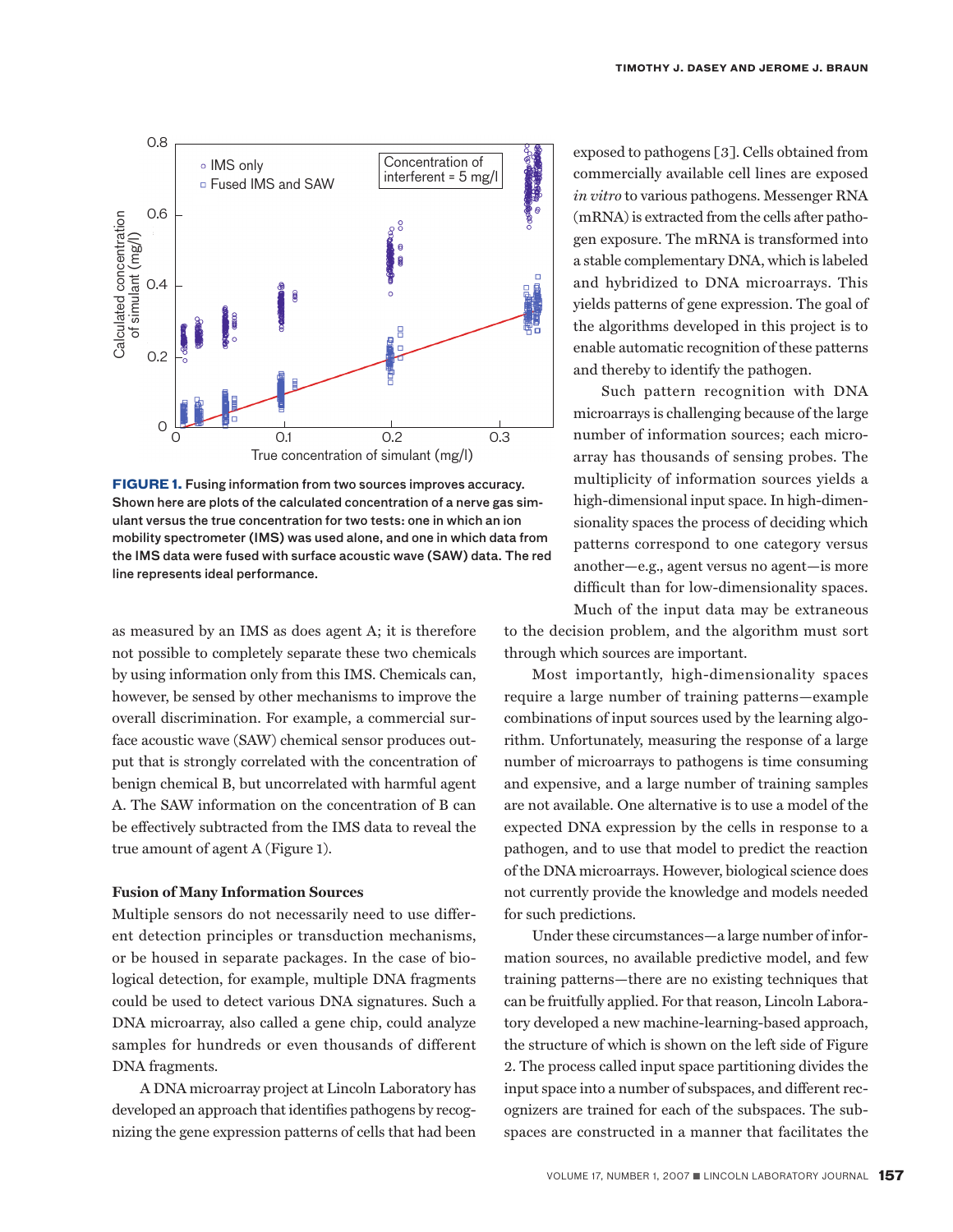

**FIGURE 2.** Addition of algorithm components improves discrimination between the pathogen that causes cholera and the cholera toxin (left). A block diagram of the microarray pattern analysis process is shown at right.

discrimination process, and the quality of the subspaces is characterized by fitness measures. Another process, called dynamic fitness measure, generates information about the discrimination quality of regions within the subspaces. Although input space partitioning alleviates the issue of input space dimensionality to an extent, the dimensionality of subspaces generated by it still remains significant. The subspace recognizers in our approach are based on support vector machines (SVM)—recognition methods that can cope with such challenges better than classical pattern recognition methods can.

When a test pattern is presented for recognition, the values of some of the pattern data can be modified to account for their uncertainty, using a process called feature corrective adjustment. The pattern is classified by multiple subspace classifiers, each operating in its respective subspace. The classification results and the subspace fitness measures are supplied to the final decision stage. That stage uses Dempster-Shafer theory, an approach that can be thought of as an alternative to and an extension of probability theory. Each subspace is considered a separate source of evidence and the subspace results are represented by the belief function values.

An example of the performance of the algorithm in identifying the DNA expression pattern from the organism that causes cholera from the cholera toxin is shown on the right side of Figure 2. No other algorithm technique was appropriate for this fusion task, so a comparable algorithm performance is not shown. This plot shows that additional algorithm modules improve performance. Those module additions which do not improve classification performance in this performance graph do demonstrate improvement for other pathogen classification problems. From this chart, we can see that improving discrimination performance by 10% to 20% requires making the algorithm significantly more complex. This requirement is common for other fusion problems as well. We don't know for certain what could be the best possible performance of a fusion algorithm, as such estimates cannot currently be made *a priori.*

#### **Fusion of Qualitative and Quantitative Data**

Information sources include systems that are not sensors as the term is usually defined. Nor is all information numeric. Indeed, one challenge facing comprehensive information fusion systems is the need to work with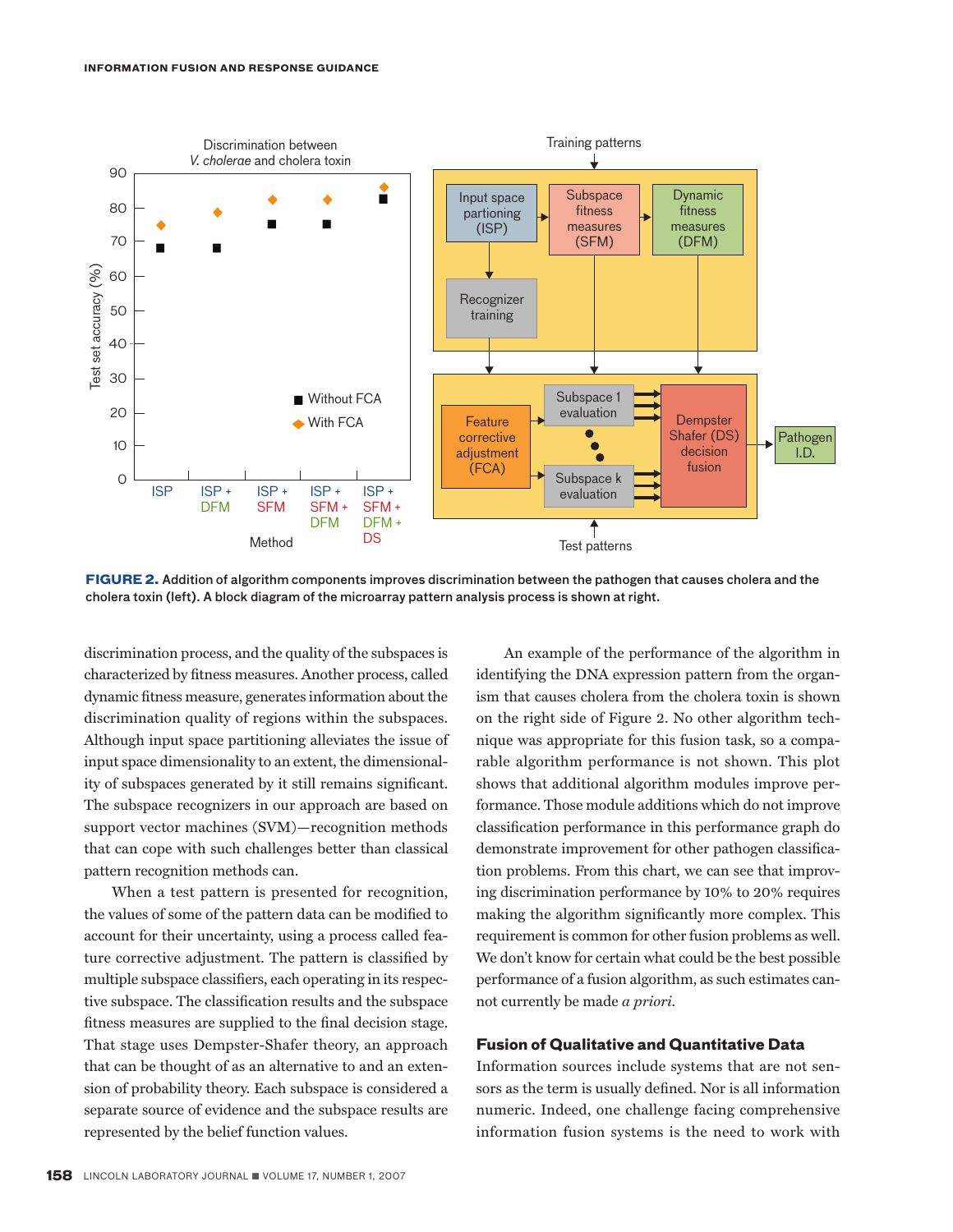

**FIGURE 3.** Information fusion is built into a decision support system for screening mail. This diagram shows the transformation of quantitative and qualitative information sources into fuzzy state memberships.

different fundamental forms of data representation (e.g., discrete, continuous, or qualitative).

Consider, for example, the information fusion algorithm that Lincoln Laboratory is developing for a system that may screen military mail for chemical, biological, radiological, and explosive (CBRE) threats. While the system relies in part on conventional CBRE sensors, it also takes input from human observations on the condition and attributes of packages and letters. The mail screening system incorporates the qualitative package observation information and the other quantitative data sources by using a fuzzy data fusion scheme.

Fuzzy data representations define the degree to which values from an information source belong to a set of states. For example, a numeric output from a chemical or biological sensor can be attributed as partially belonging to one or more hazardous, uncertain, or innocuous states. The functions that map the information values to these state memberships can be defined on the basis of the statistics from previous observations with that data source or they can be set heuristically. Fuzzy characterization of information sources allows the representation of inherent state ambiguity as well as probabilistic uncertainty. The package observation scores, though qualitative, can similarly be mapped to fuzzy state memberships. Thus the fusion process can use the qualitative data as well as the quantitative CBRE sensor data. The mail screening

fusion process, as shown in Figure 3, uses a fuzzy version of Bayes's Rule to estimate the likelihood that a package or letter is hazardous.

#### **Fusion of Geographically Dispersed Sensors**

Biological and chemical releases in air spread material over an area large enough to expose multiple sensors to the agent. Information fusion algorithms can take advantage of the additional information from the multiple sensor measurements. For the additional sensor information to help determine whether the agent is present, however, the multisource information available to the system must contain aspects that the fusion system could exploit to distinguish a release from the background clutter. Unfortunately, we have only a weak understanding of the content, sources, and spatial-temporal patterns of biological and chemical sensor background clutter. Therefore, we usually need to determine the background patterns empirically. In contrast, observations of agent or simulant releases are sparse, and so agent releases are typically simulated with the use of various transport and dispersion models.

One such multisensor fusion application was demonstrated by a Lincoln Laboratory project that deployed a network of particle-density monitors in the Boston subway system [4]. Such instruments are not specific to biological materials, much less to a particular agent. However, such a network might be able to provide cues to anomalous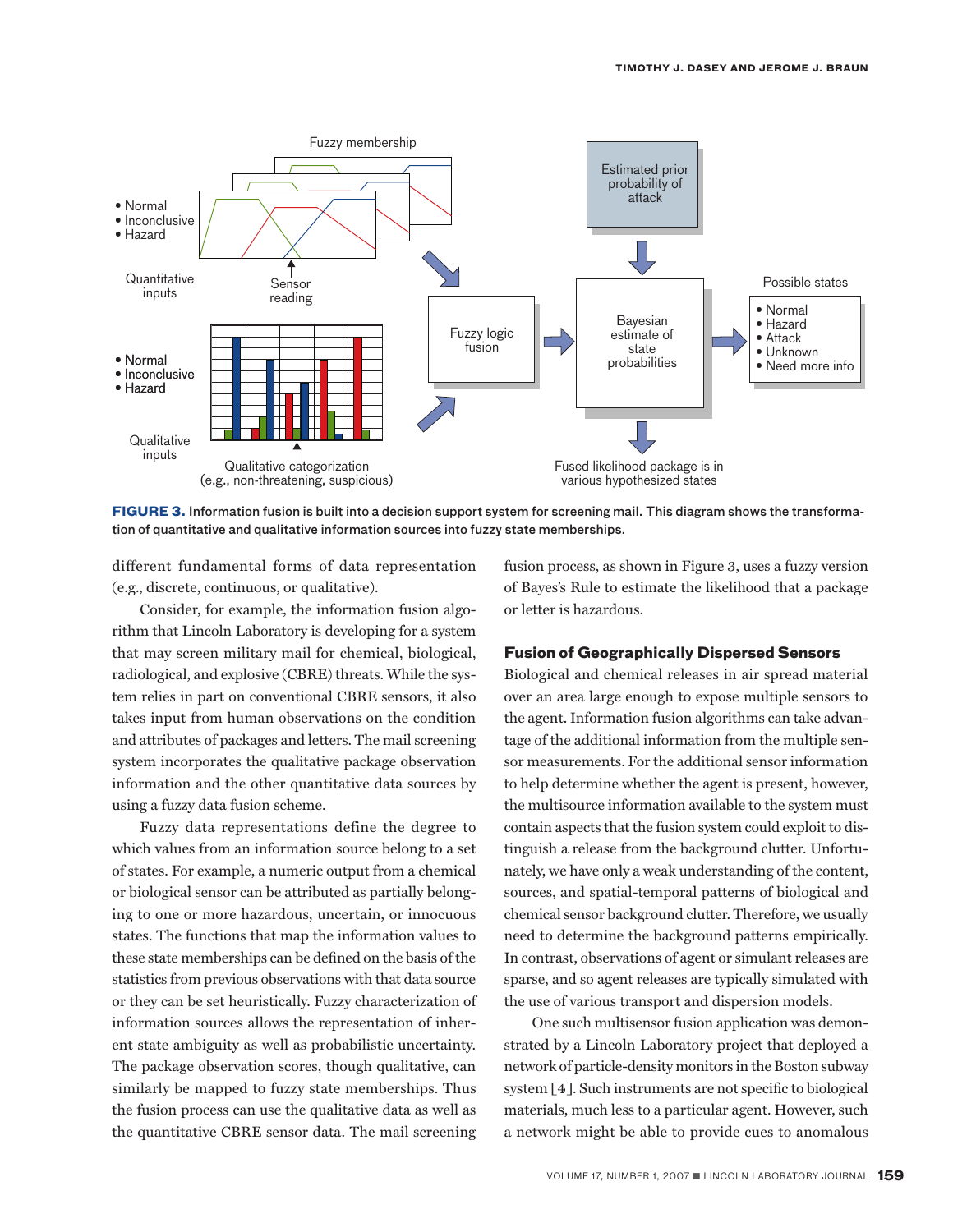

**FIGURE 4.** A representative illustration of the sensor deployment in the Boston subway testbed is shown in the top diagram. The patterns of activity from train-generated releases at each of the sensing nodes 1, 2, and 3 are expected to differ from the measurement patterns caused by terrorist biological releases.

aerosol activity within the subway system. This awareness could trigger additional surveillance, sample collection for more specific analysis, or other reactions such as changes to a ventilation system.

In the subway testbed, we operated three particle counters for one year at fixed points within each of two adjacent stations (Figure 4). We concurrently collected additional information on the passage of trains through the sensor network, the train speeds, and three-dimensional winds (from sonic anemometers). The subway particulate background is unusual in that it is characterized by large, rapid transients coinciding with train passage. In addition, there are daily variations in the baseline particulate density that correspond to rush hour periods and periods of relatively low train frequency.

The complex subway background presents algorithmic challenges that the use of additional contextual information sources mitigates. Train passage, particle size, and airflow information are input to the discrimination algorithm. The subway background transients are high enough that algorithms that rely on simple thresholding of particle-density measurements would result in an inability to detect all but very large biological releases. The ability to detect releases that result in concentrations well below that of the spikes that occur when a train rumbles by would be unlikely unless the algorithm were aware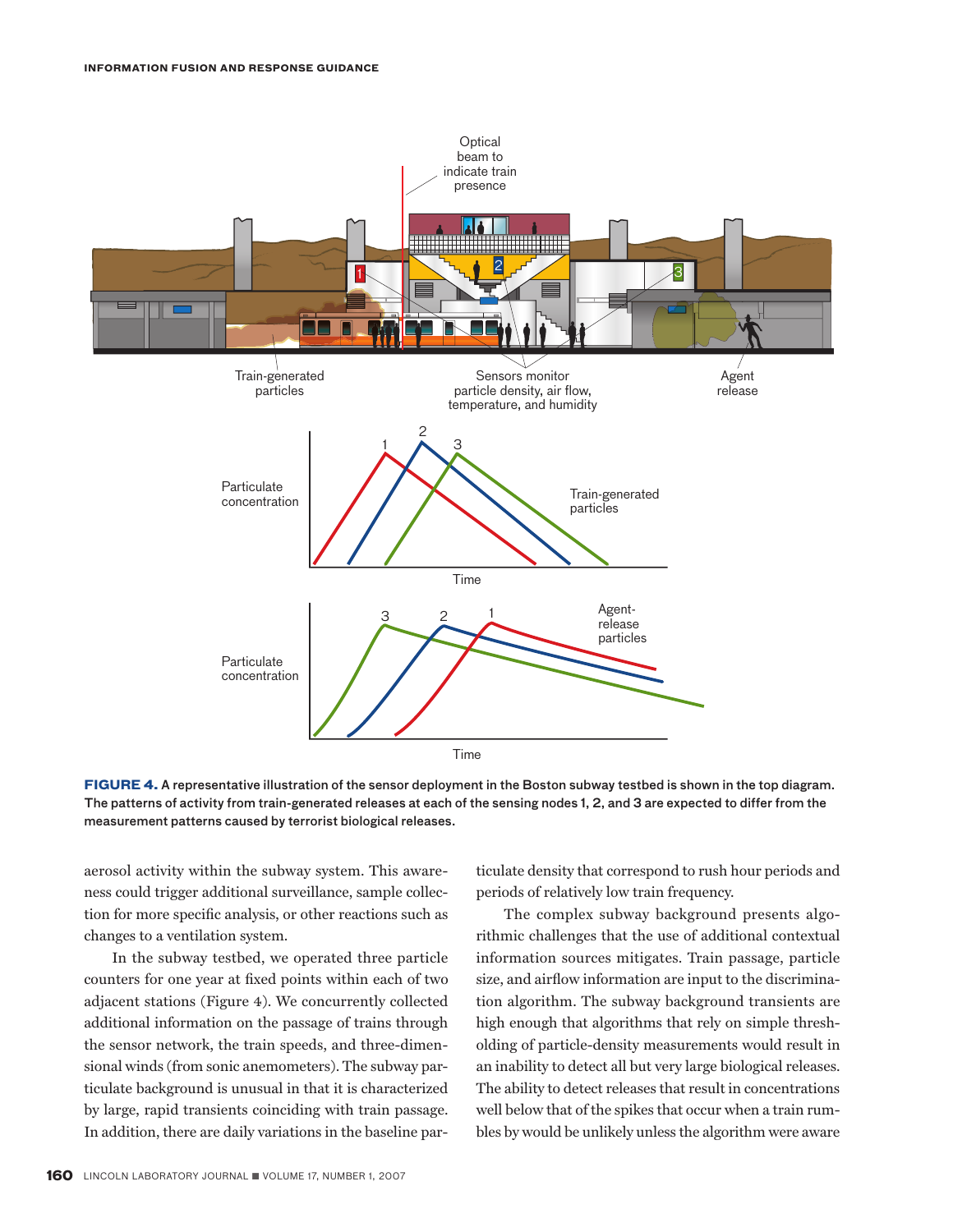of the times that trains pass. This information could be obtained in many ways; in this project, an optical beam break signaled the entrance and exit of trains from the stations. Additional information is gained by looking at sensor features other than total particulate count. The particle counters used in the Boston testbed have six particle-size channels, which present six distinct pieces of information to help distinguish intentional biological releases from the natural background. Finally, the pattern of presentation of releases to the multiple sensors can offer additional discrimination power. The airflow in subways is inconsistent and depends on external meteorological conditions. Therefore, the pattern with which a release cloud may expose a sensor network will be inconsistent as well.

The data provided by the multiple sensors were used to decide automatically whether short time periods of subway multisensor data were anomalous, and thus potentially indicative of a biological release. Learning machines, in this case artificial neural networks, were used because the release and background patterns were likely to vary from station to station and between subway systems. Artificial neural networks are pattern recognition methods that learn from examples, automatically gaining the capability to classify patterns presented to them. Two neural networks were used to perform the classification, one for periods with train activity and one for periods without train activity.

Classification results are often represented by the receiver operating curve (ROC), which illustrates the

tradeoff between the probability that a system will detect a real threat and the probability that it will issue a false alarm. Figure 5 compares the ROC from a simple algorithm with the neural network. The simpler algorithm is based on whether any of the single-sensor outputs indicated an anomaly, where each sensor looks for an anomaly, determined by the integrated particle count over each analysis period. As the graph makes evident, this algorithm's results were barely better than random chance for small releases. The neural network performs significantly better.

Despite its dramatic advantage over the simple algorithm, the neural network algorithm as shown here is still not good enough for operational use in the case of small releases (red curve): its 90% probability of detection comes with a roughly 50% false-alarm rate. For larger release sizes the performance of the neural network algorithm is much better (green curve). To achieve still better performance would require either a more sophisticated algorithm, more discriminating sensors, less frequent updates of the algorithm (to allow more information to accumulate), or the inclusion of additional sensors and other information sources.

#### **Next-Generation Information Fusion: FLASH**

An algorithm developer generally aims to use as simple a method as is necessary to achieve the desired performance. Unfortunately, there is no agreed-upon theory that allows the designer to estimate the difficulty of a fusion problem ahead of time, and certainly not to estimate the achievable performance from application of a particular algorithmic technique. Designing and implementing information fusion algorithms is therefore a trial and error process. Often the developer will start by applying a simple technique; if performance turns out to be unacceptable, then that calls for either a wholesale change in approach or else application of quick-fix patches to preserve cost and schedule goals. The simple methods and the associated performance patches can produce a cobbledtogether algorithm that stops working once the system has pushed even slightly beyond the original test conditions. The next-generation fusion approach described in this section avoids such compromises.



**FIGURE 5.** A neural network outperforms a simple thresholding algorithm in detecting a simulated agent release in the Boston subway testbed.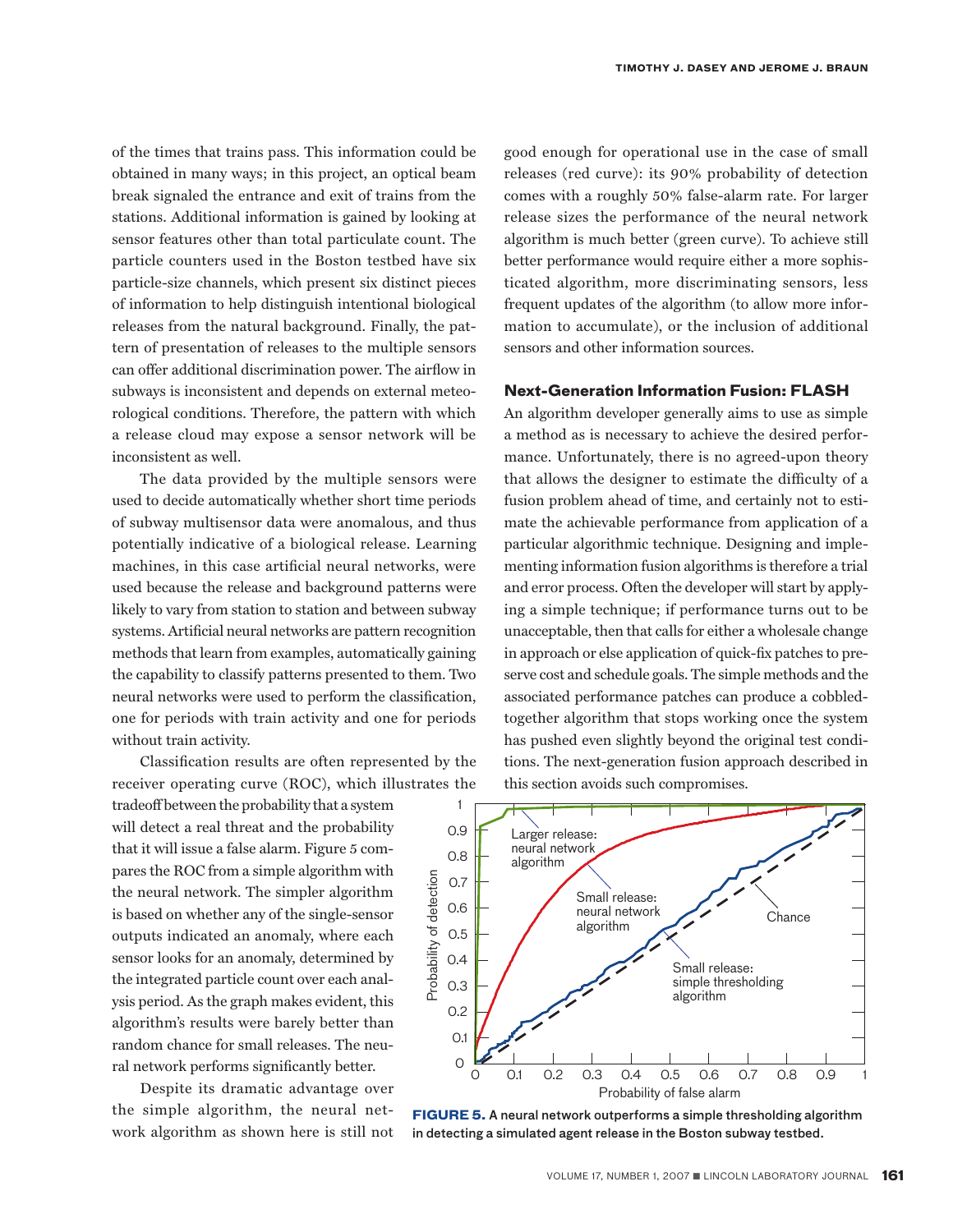The FLASH architecture developed at Lincoln Laboratory represents a hybrid of several different methods [5]. This hybrid architecture, in which each individual technique compensates for shortcomings in other methods, should not only improve performance for difficult fusion problems but also provide a more general-purpose fusion engine. FLASH is designed as a hybrid of multiple heterogeneous machine-learning and approximate-reasoning methods. The first implementation, FLASH-1, was tested on the fusion of biological trigger devices and other contextual information for bio-attack detection in a building.

Figure 6 shows basically how FLASH-1 works. Information inputs are subjected to initial extraction of features—for example, the mean and variance of a timeseries input signal for a particular time window. Extraction and selection of appropriate information features are critical elements to the success of any decision process. To make sure that it includes all high-information-content features, FLASH-1 extracts a large range of diverse features. Use of all features would make automated classification more difficult, however, because some features contain extraneous information. The most useful features are chosen in FLASH by a feature selection process. Techniques rooted in information theory are exploited to rank features according to the level of their usefulness for the discrimination process.

FLASH's instance recognition module contains a set of machine-learning algorithms that classify the input pattern. Instance recognition involves short-term windows of input data. This stage employs multiple support vector machines (SVM)—machinelearning constructs that tend to work better than classical methods, particularly when the data are sparse and imprecise. SVMs also generalize well; that is, their performance on data that differ drastically from the training data tends to be better than that offered by many other methods.

During training, FLASH attempts to establish whether the background training data represent different types of background. This task, performed by the background clustering module, regulates the number of background classes and influences the dynamic number of classifiers in the instance recognition module. The instance fusion module fuses the outcomes of the instance recognition classifiers and uses techniques based on the Dempster-Shafer theory of evidence to generate estimates of the degree to which the input pattern corroborates a



**FIGURE 6.** FLASH—for Fusion, Learning, Adaptive Super-Hybrid—blends multiple methods of machine learning. The implementation shown, FLASH-1, fuses data from biological trigger devices with contextual information to determine whether a building has been subjected to a biological attack.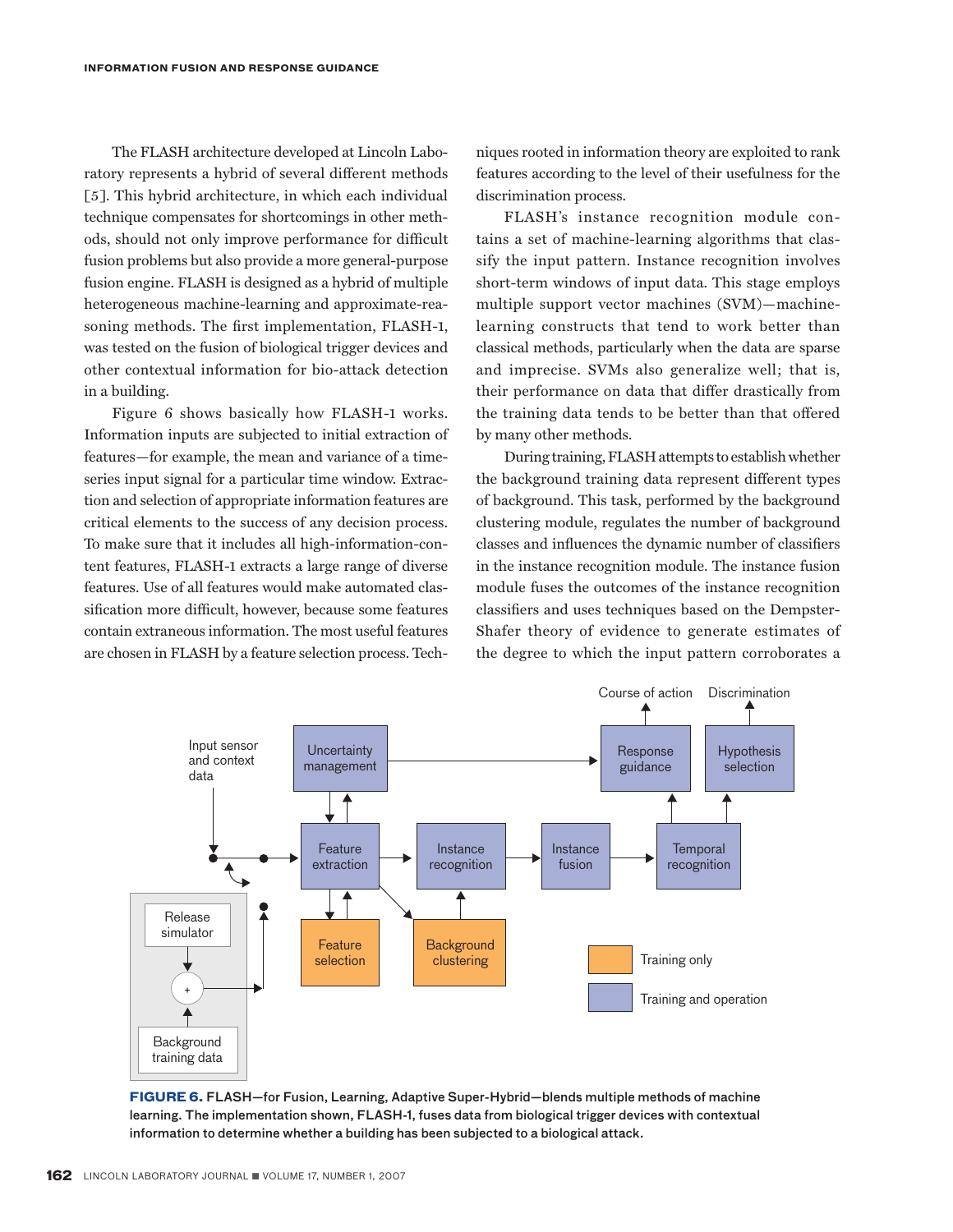hypothesis (e.g., a bio-attack). The temporal recognition module considers the decisions made at the instance level. The methods used at that stage include Hidden Markov Model classifiers. Hidden Markov Models are capable of learning a pattern's sequential aspects, a property that makes them particularly suitable for classification of time series. The hypothesis selection module chooses the hypothesis corresponding to the most plau-



**FIGURE 7.** Each additional algorithmic stage adds to the FLASH-1 performance.

sible evidence from the temporal recognition module. The reasoning module has two portions. The first uses fuzzy inference to adjust the hypothesis evidence that is based on the qualitative information representing the current perceived threat level. The second uses a Bayesian network to provide response guidance that is based on the hypothesis evidence outputs from the temporal recognition module, other contextual information sources such as the threat risk level, and action utility estimates. As Figure 7 illustrates, each processing module adds discrimination value.

#### **Response Guidance**

While information fusion can bring a degree of situational awareness to CB defense, decision makers need more than that—they must understand how to interpret the information and decide what courses of action they should take. Some actions have small costs if taken on the basis of faulty information and can generally be scripted—possibly without any human oversight. Examples of such responses include adjustments to a building's ventilation system and initiation of additional surveillance or measurements. Most other response scripts, however, are usually inflexible to the contextual situation within which alerts will occur. Worse, these scripts are often based on an inadequate understanding of the risks of taking various actions and of the comparative value and reliability of different information sources.

Some response choices, moreover, cannot easily be pre-scripted, because the operational situations within which the decision must be made are too dynamic. Battlefield commanders' decisions fall into this category. For

example, imagine a mobile force that is aware of chemical surface contamination at an upcoming bridge. Possible response options include going around, suiting up the troops in protective gear, and going forward without protective gear. The appropriate choice will depend on the degree of hazard of the chemical; that is one of the jobs of the information fusion process. Even with accurate information on the hazard, however, the appropriate action cannot be defined prior to the battle. The best choice depends on a balance between the delay from going around or donning protective gear; on the potential casualties from the chemical or extended use of the protective gear; and on the situation the other parts of the fighting force are in and what the enemy is currently doing.

CB defense thus needs a computational task to provide response guidance. When used in a planning phase, a response guidance algorithm can help design response scripts that appropriately balance the risks of action and inaction. Such scripts will be most useful when the number of possible operational contexts is bounded. Many existing response plans are too static and don't fully consider all of the possible situations that could occur. For example, some biological detection systems that are intended to provide information to support deployment of treatment generally have response scripts that are invariant to the nuances in the detection information and to the operational context. Instead, the appropriate responses, and the times that those responses are initiated, should be chosen by the type of agent detected (e.g., contagious versus non-contagious, treatable versus untreatable, degree of virulence), the spatial area over which the agent was detected, the amount of material detected, the weather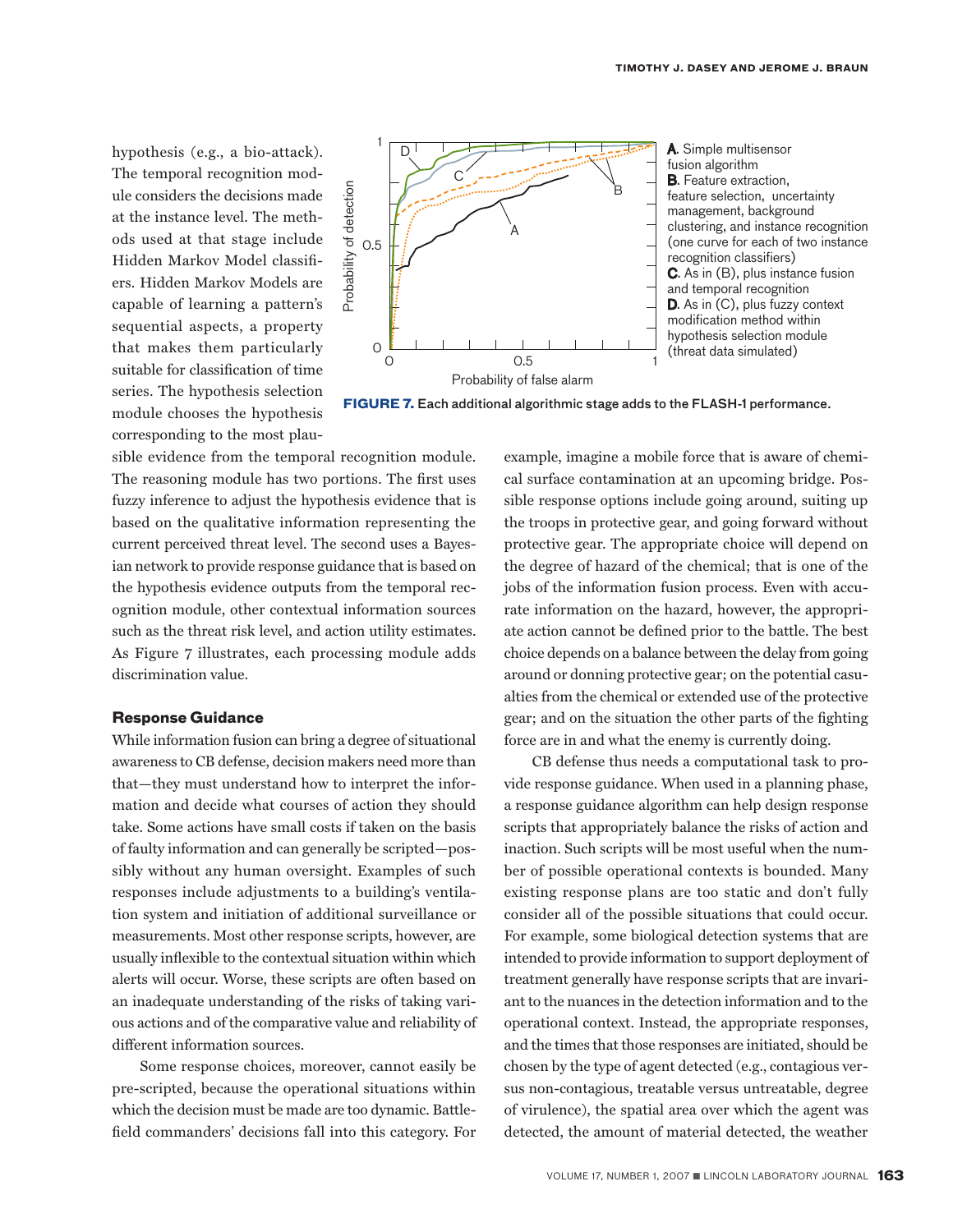conditions, and the nature of the population in the area of the detection (indoor, outdoor, public gathering, VIP event), among other considerations.

Response guidance analysis can be used to help create the plans so that the response actions will be adaptive to particular threats, the incoming information content, logistical or operational constraints, and particular vulnerabilities. When used in a tactical response phase, the response guidance algorithm could adjust recommended actions appropriate for the given situation, exploiting fused information from sensors, intelligence, operations workload, and tactical constraints.

Response guidance includes response utility estimation and response selection. The utility estimation assesses the cost and benefit of various responses that have presumably been chosen ahead of time; making this estimate will inevitably involve some method for combining costs and benefits that have inherently different units (e.g., dollars, lives, mission effectiveness, social and psychological impact). It must evaluate the costs and benefits in a probabilistic sense, given uncertain situation assessments. The impact estimates can by themselves be difficult to compute. For example, the Department of Defense Joint Operational Effects Federation program [6] is developing simulation capabilities to estimate the impact of CB attacks on military missions for planning situations, and larger war-gaming simulations are being used to evaluate mission performance in situations during which the enemy responds. The response selection process determines the best combination of cost and benefit to meet the system objectives. The logic of this process will vary, depending on which system performance criterion is being optimized. Responses can be selected to maximize the expected benefit, to minimize the expected cost, to minimize the likelihood of a worst-case outcome, or to provide maximal utility, given resource constraints.

The CBRE screening of military mail, for example, represents a fairly simple response guidance problem. There are few possible courses of action (send package, examine further, destroy, forward with warning, quarantine, or communicate with addressee) and few information sources (CBRE sensors, human package-threat estimates, and intelligence). However, a mail screening system that used fixed rules for making the response decisions may not be robust. Confidence in the input information, such as sensor quality, may change with time. Tolerance for risk may dynamically change, particularly in response to new intelligence data. The costs of various actions may change with time as, for example, the costs and availability of human resources vary.

Figure 8 shows the mail screening algorithm. The response utility table, initially set to predetermined fixed values, defines the cost of various response actions. Combining the response utilities with state information about the packages allows the algorithm to compute the expected utility of each action. The best response can be selected on the basis of a number of possible criteria, such as maximum expected utility, minimum likelihood of worst case, and maximum probability of detecting a threat. FLASH-1 also contains a response guidance algorithm. It uses a Bayesian belief network, an inference process that results in the ranking of the possible courses of action, and the selection of the most desirable of those alternatives.

Extrapolation of the mail screening and FLASH response guidance algorithms to dramatically more difficult problems, such as those which arise on the battlefield, has yet to be done. Also in need of significant development are simulation-driven estimates of the utility of various courses of action. It is nevertheless clear that response guidance is aided considerably by information fusion methods.

#### **Making Fusion Richer**

Although progress lags behind more mature fields, decision support for chemical and biological defense applications is beginning to gain the attention that it deserves. Investment must be made in four important areas: information sources, algorithms and models, test and evaluation methods, and training.

There is the tendency for CB defense researchers as well as government managers to think of information fusion for CB defense as being based entirely on CB-sensor information, meteorological data, and agent dispersion models. But in fact, it is likely that there are valuable information sources that have not yet been tapped or even strongly considered for inclusion in CB fusion systems. In civilian applications, eyewitness or surveillance camera observation of unusual behavior or sensitive-area intrusion detection should be captured quickly and fed into information fusion systems. Battlefield situations, too, offer a potentially rich set of information sources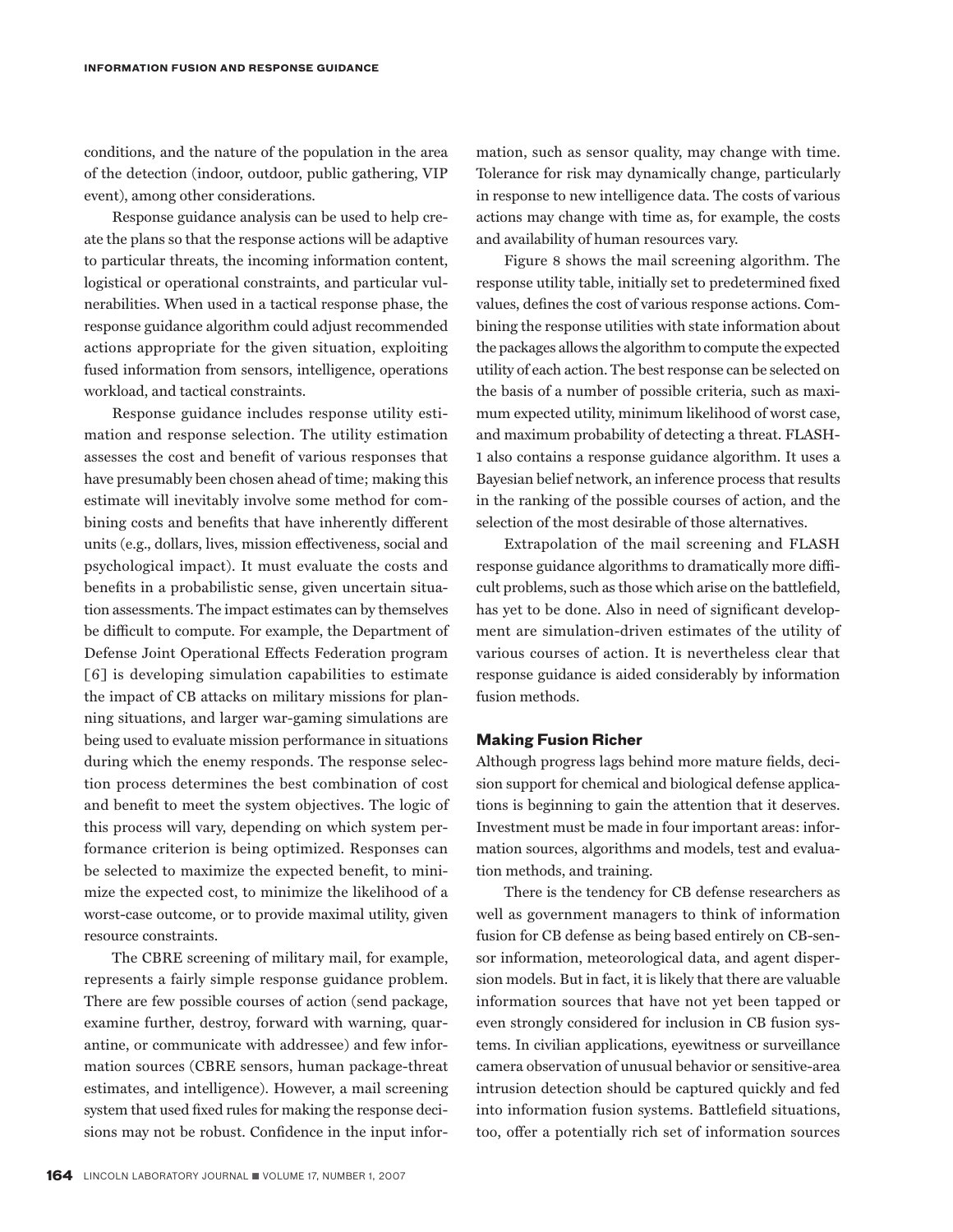



that could be exploited. For example, knowledge of enemy force locations, in combination with wind patterns, can permit decision makers to discount reports of remote releases. Observations of low-flying enemy aircraft of various types could change the way some sensor alerts are interpreted. Artillery observations, particular by those with radar, acoustic, seismic, or optical signatures representative of chemical or biological munitions, could substantially change the manner in which the CB sensor data are exploited and interpreted. Surveillance information related to tanker trucks or pesticide sprayers or of toxic industrial chemical sites upwind of friendly forces should be included as well. Speech recognition systems that automatically transcribe and automatically feed radio traffic related to CB events could be used to make the information rapidly available to information fusion systems. Robust information fusion demands incorporation of this rich array of disparate information sources.

At the same time, algorithms must continue to be developed that capitalize on the unique aspects of the information sources relevant to CB defense. This work should focus both on near-term fixes and on general-purpose information fusion architectures that would prove valuable in the future. Information fusion and response guidance algorithms—the latter of which has been largely ignored until now—should be considered equal in importance to information integration and presentation. There is a need for adequate long-term, multiple information-source data sets for testing and developing fusion algorithms. Furthermore, the performance characteristics of the information sources should be better characterized with performance indicators such as the receiver operating curves. Such characterization will facilitate the development of better fusion algorithms and also improve the ability to test the algorithms realistically. Finally, testing of response guidance algorithms should be done with robust response utility models. Humanin-the-loop testing of response tactics under a variety of situations will be necessary to ensure that response utility estimates properly consider all of the essential costs and benefits.

Although this article has emphasized automated postattack decision support, we recognize that well-trained decision makers will make more effective decisions, with or without automation. A dramatic shift in our training methods for such decision makers is needed so that they can be effective in situations with sparse and uncertain information and can cope with rare and catastrophic situations. Simulation-based training, as an example, may offer some promise.

Ultimately, the various technologies for detection, protection, decontamination, and medical treatment will provide their full benefits only if decision makers can properly understand how to interpret the information and can decide consistently how to best apply the technologies in response. When implemented in operational systems, techniques such as those we have described could significantly improve the effectiveness of chemical and biological defense systems.